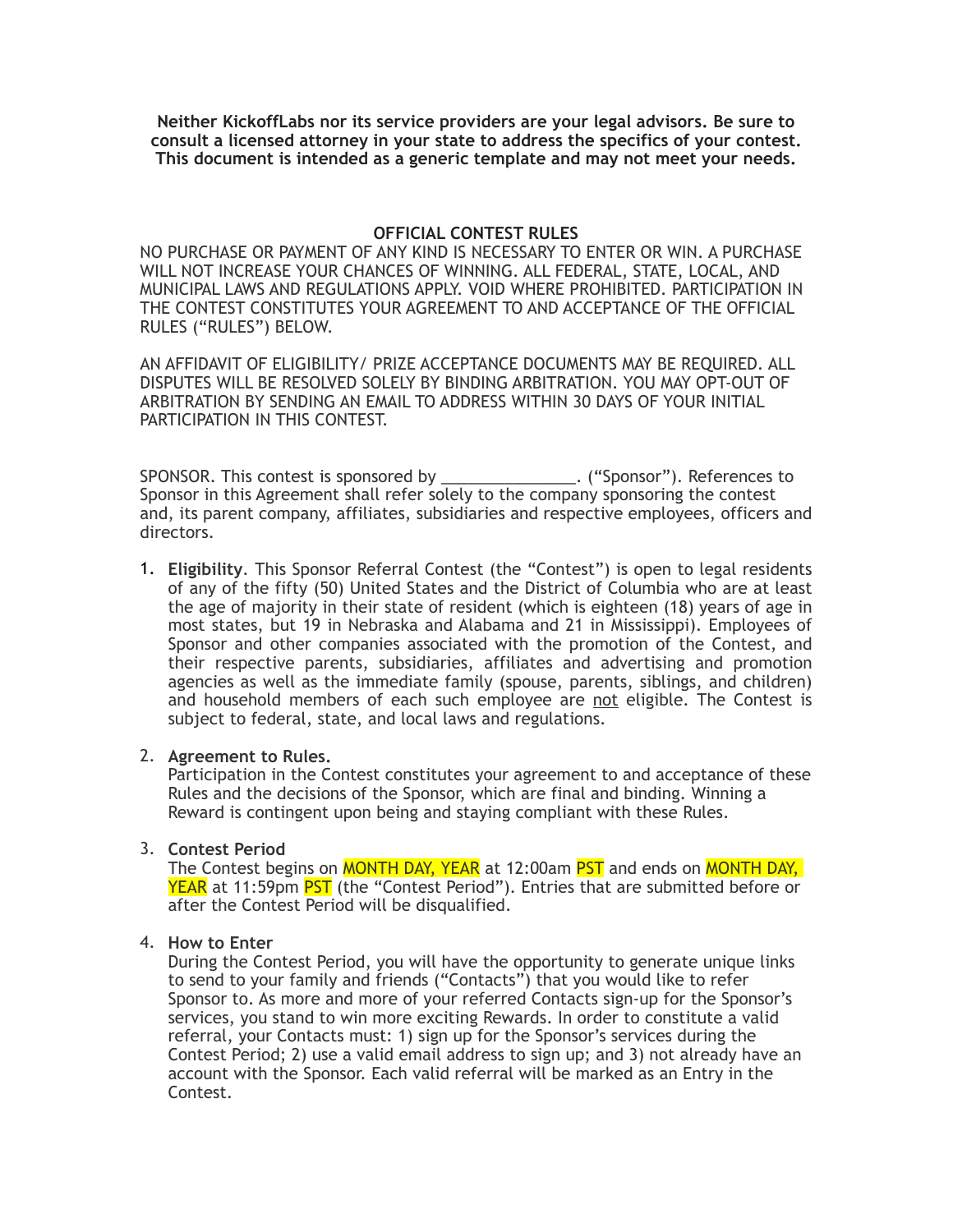There is no limit to the number of referrals you may make per day for the duration of the Contest Period. All Entries become the property of Sponsor and will not be acknowledged or returned.

### 5. **Rewards and Reward Levels**

On or about MONTH DATE, YEAR, Sponsor will tally the number of eligible Entries received through each referring party.

#### **CONTEST TYPE 1: REFERRALS AND REWARDS**

- If you refer at least X (5) Contacts that become eligible Entries, you will receive REWARD 1.
- If you refer at least ten (10) Contacts that become eligible Entries, you will receive REWARD 2.
- If you refer eleven (11) or more Contacts that become eligible Entries, you will receive REWARD 3.

#### **CONTEST TYPE 2: REFERRALS AND EXTRA ENTRIES**

We'd like to thank you for referring us to your friends and family! For each Contact you refer, we'll enter your name into the random drawing for our Grand Reward, announced at the end of the Contest period. For each Contact that you refer that becomes an eligible Entry, you will receive and additional entry into the random drawing for the Grand Reward of **PRIZE DESCRIPTION**. Good luck!

#### **CONTEST TYPE 3: REFERRAL LEADERBOARD**

The more you refer, the higher your chances of winning our Grand Reward! At the end of the Contest Period, the NUMBER people with the most number of Contacts referred that convert into eligible Entries will be selected to receive our Grand Reward of PRIZE DESCRIPTION.

## 6. **Winner Notification**

This section is only applicable to referring parties that qualify for a Reward. Sponsor will attempt to notify the potential winner(s) via email on or about MONTH DATE, YEAR. If you are eligible for a Reward, you will be notified by email. You will be required to respond to us within five (5) days of the date of notice or attempted notice is sent, in order to claim your Reward. If you cannot be contacted, or you fail to respond appropriately within the required time period, or the Reward is returned as undeliverable, you forfeit your Reward. If you are at least eighteen (18) but are still considered a minor in your jurisdiction of residence, Sponsor reserves the right to place the Reward in the name of your parent or legal guardian, who will be required to sign the Declaration of Claim on your behalf and fulfill any other requirements imposed on you set forth herein. Receiving a Reward of any type is contingent upon fulfilling all requirements and compliance with these Rules. In the event that a Reward recipient is disqualified for any reason, Sponsor is not obliged to provide an alternate Reward, or extend the Contest Period in any way.

## 7. **General Conditions**

In the event that the operation, security, or administration of the Contest is impaired in any way for any reason, including, but not limited to fraud, technical problems, security malfunctions or in the event the Contest is unable to run as planned for any other reason, as determined by Sponsor in its sole discretion, Sponsor may, in its sole discretion, either: (1) suspend the Contest to address the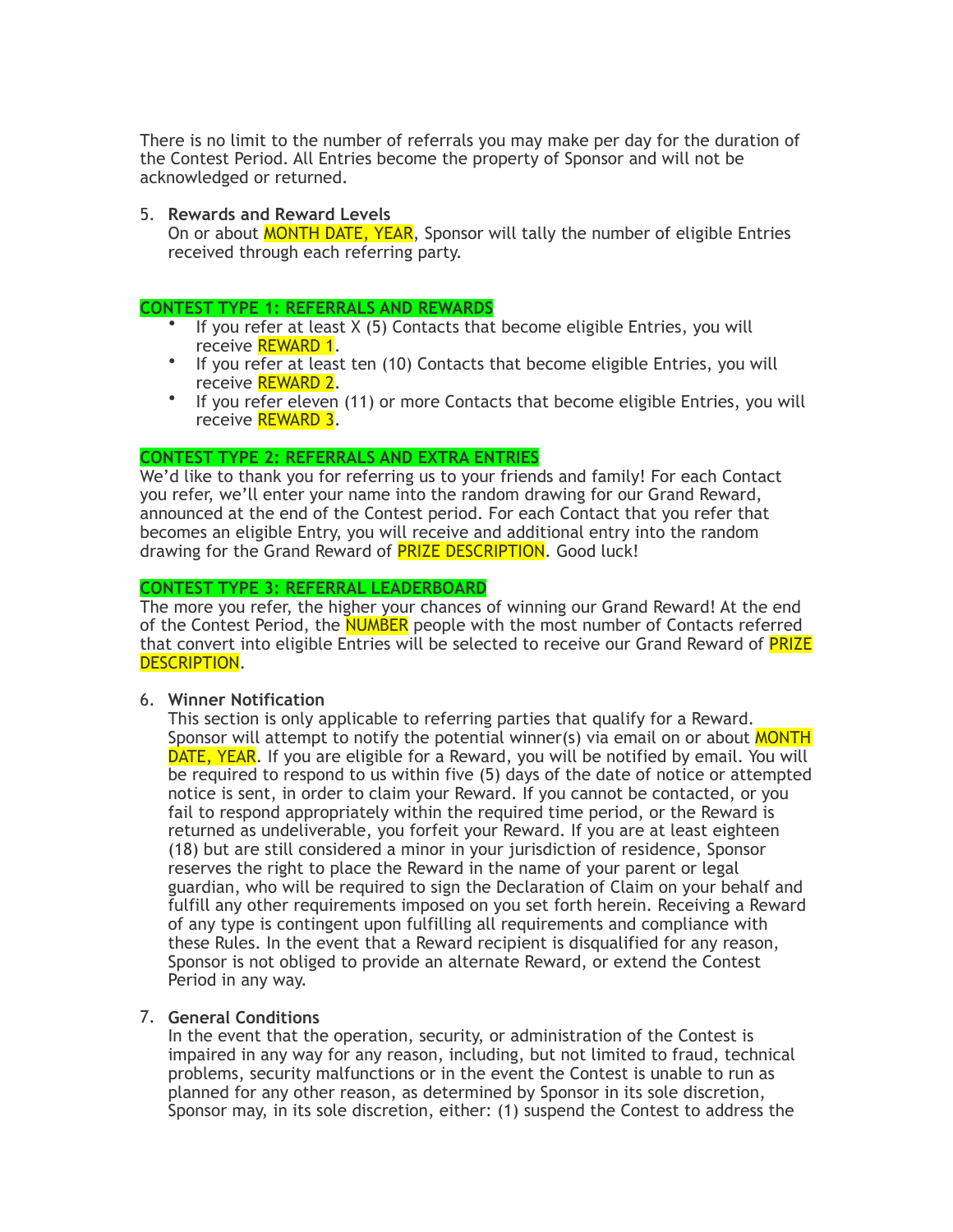impairment and then resume in a manner that best conforms to the spirit of these Rules; or (2) terminate the Contest and, in the event of termination, no participant shall be eligible for a Reward of any type.

Sponsor reserves the right in its sole discretion to disqualify any individual it finds to be tampering with the operation of the Contest or to be acting in violation of these Rules or in a disruptive manner. Any attempt by any person to damage the website or undermine the legitimate operation of the Contest may be a violation of criminal and civil law, and, should such an attempt be made, Sponsor reserves the right to seek damages (including attorneys fees) and any other remedies from any such person to the fullest extent permitted by law. Failure by Sponsor to enforce any provision of these Official Rules shall not constitute a waiver of that provision.

Participating individuals have been advised of the existence of Section 1542 of the California Civil Code which provides:

A GENERAL RELEASE DOES NOT EXTEND TO CLAIMS WHICH THE CREDITOR DOES NOT KNOW OR SUSPECT TO EXIST IN HIS OR HER FAVOR AT THE TIME OF EXECUTING THE RELEASE WHICH, IF KNOWN BY HIM OR HER, MUST HAVE MATERIALLY AFFECTED HIS OR HER SETTLEMENT WITH THE DEBTOR.

Notwithstanding Section 1542 of the California Civil Code, entry and participation in the Contest shall constitute a full release of liability in accordance with its terms. Each Participating party knowingly and voluntarily waives the provisions of Section 1542, as well as any other statute, law or rule of similar effect, and acknowledge and agree that this waiver is an essential and material term of these Rules and that without such waiver, Sponsor would not have accepted the entry.

## 8. **Release and Limitations of Liability**

By participating in the Contest, you agree to release and hold harmless Sponsor, and each of its respective parents, subsidiaries, affiliates, advertising and promotion agencies, other companies associated with the Contest, and each of their respective officers, directors, employees, shareholders, representatives, and agents (together, "Released Parties") from and against any claim or cause of action arising out of participation in the Contest or receipt of a Reward, including, but not limited to: (a) any technical errors associated with the Contest, including lost, interrupted or unavailable Internet Service Provider (ISP), network, server, or wireless service provider; (b) unauthorized human intervention in the Contest; (c) mechanical human, printing or typographical errors; or (d) injury, death, losses or damages of any kind, to persons or property which may be caused, directly or indirectly, in whole or in part, from your participation in the Contest or acceptance, receipt or misuse of any Reward you may receive. You further agree that in any cause of action, the Released Parties' liability will be limited to the cost of entering and participating in the Contest, and in no event shall the entrant be entitled to receive attorney's fees. Released Parties are also not responsible for any incorrect or inaccurate information, whether caused by site users, tampering, hacking, or by any equipment or programming associated with or utilized in the Contest.

## **9. Privacy & Information Submitted**

As a condition of entering the Contest, you give consent for Sponsor to obtain and deliver his or her name, address and other information to third parties for the purpose of administering this Contest and to comply with applicable laws, regulations and rules. Any information you provide to Sponsor may be used to communicate with you